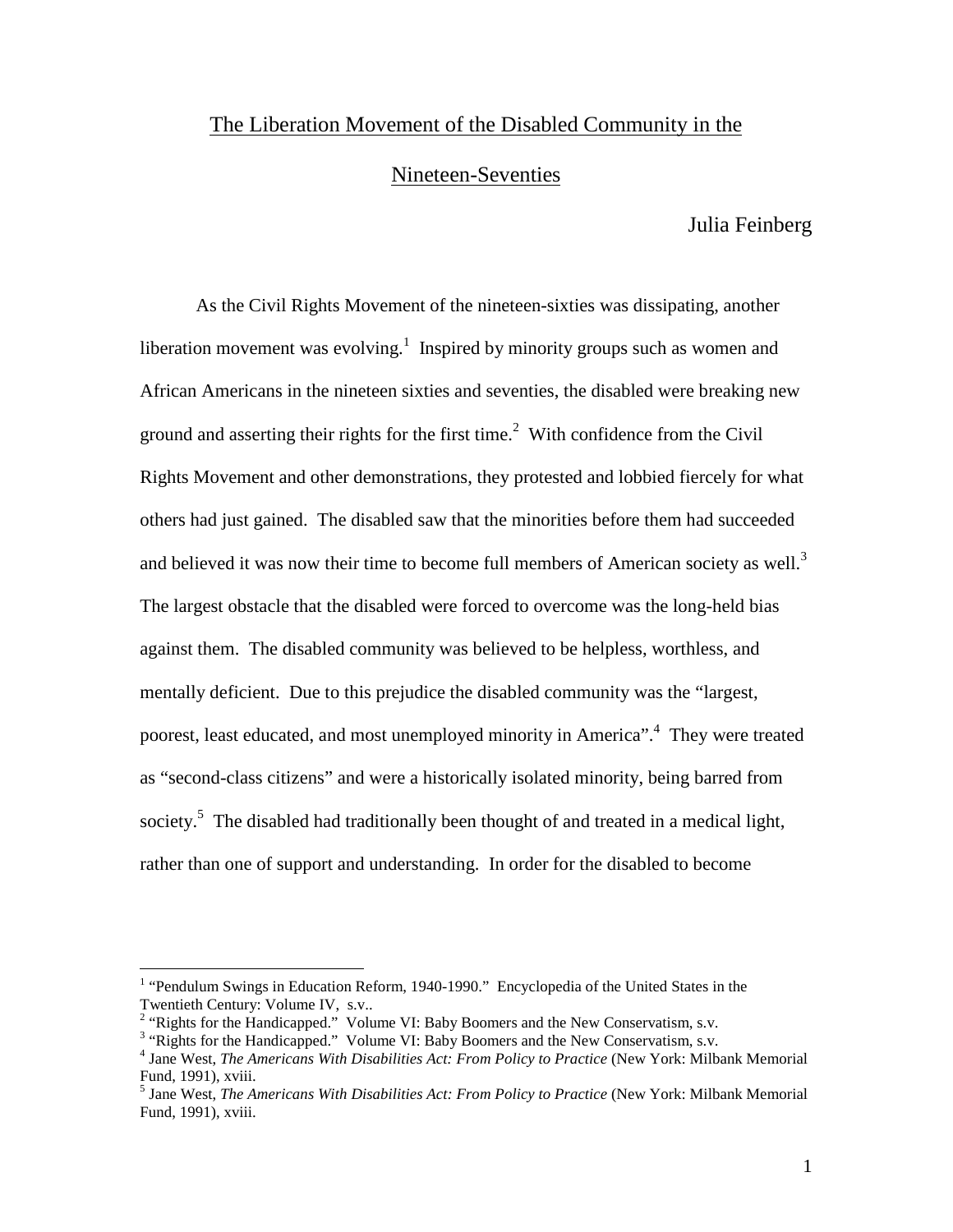functioning members of society, they must somehow break through and correct the mistaken beliefs held by the able-bodied community.

**The disabled community began a two-part liberation movement in the 1960s. The first part of the movement involved the disabled community rejecting what able-bodied Americans believed about the disabled by both discarding the beliefs for themselves and by proving that these beliefs were wrong to society. The disabled community accomplished this by focusing on three main areas which were education, ability, and self-advocacy. By pursuing each of these three areas, the disabled could debunk the beliefs in all areas of life which combined to create a new outlook toward the disabled community. The second part of the liberation movement was integration into mainstream life. Because the disabled community rejected and debunked the beliefs that the able-bodied community held, they could then create a movement for physical changes to be made. The disabled community had to prove their worth and ability in order to give society a reason to integrate them into mainstream life. This integration was enforced by two means: legislation and accessibility.**

In order for the disabled community to be integrated into society, they must first shed the beliefs held by the able-bodied community. Only when these beliefs were changed, could the disabled then begin integration into American society. They chose education, ability, and self-advocacy as their three major areas of focus. These areas would assist the general public in understanding that the disabled community was able to contribute to society, regardless of their disability.

2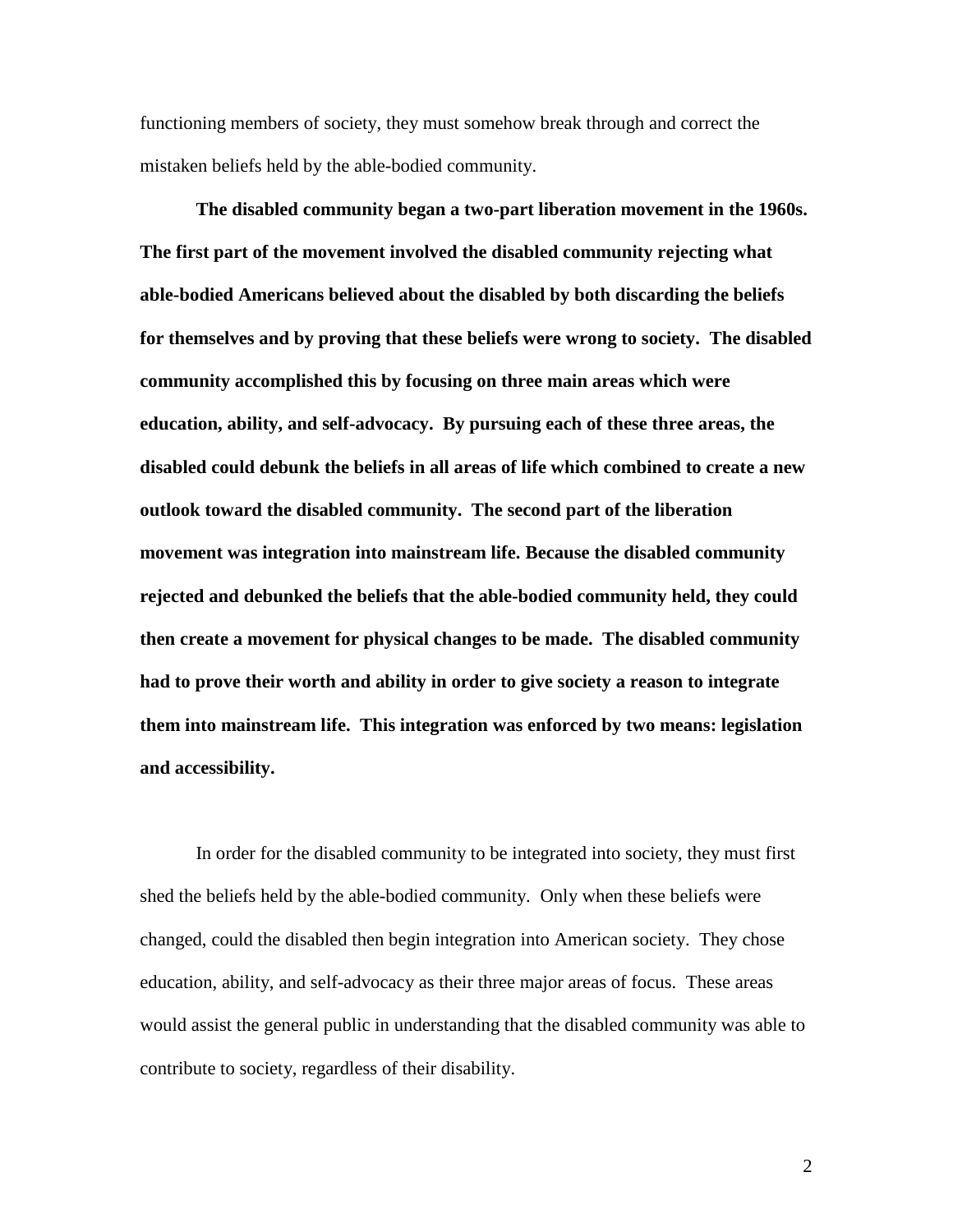The first method that the disabled community used to reject what able-bodied Americans believed was through the educational system. Disabled children in school were assumed to be mentally retarded or otherwise unable to function on the same level as able-bodied children. The advocates for these children understood, as many others did not, that the reason the disabled children were not doing as well was because they were not given a fair chance to learn "When the school did anything for the handicapped they usually put them in the basement of the oldest building."<sup>6</sup> This promoted low self-esteem and an aversion to learn which would perpetuate the image of the mentally impaired disabled. The advocates were fighting to prove that the disabled students could be successful and an asset to a regular classroom without becoming a burden to the teacher and fellow classmates. It is not that the disabled lacked the ability to learn, it is that they lacked the opportunity. One article stated that "these advocates have maintained that the handicapped have been the country's most neglected learners, being provided with schooling only after 'normal' students were served."<sup>7</sup> This encouraged a two-class society in the schools and sent a direct message to the handicapped children that they were less than the able-bodied students.

Another major factor in the resistance was that many students and teachers did not know how to interact with the disabled. They often had trouble simply understanding how to behave toward a disabled student or classmate:

 <sup>6</sup> GENE I. MAEROFF, "Hope Rises on Education Of Handicapped Students :Hope Rises on Education of Handicapped," *New York Times*, 21 April 1974, 1, 48. [<http://www.proquest.com/>](http://www.proquest.com/) (March 4, 2006).

<sup>7</sup> GENE I. MAEROFF, "Hope Rises on Education Of Handicapped Students :Hope Rises on Education of Handicapped," *New York Times*, 21 April 1974, 1, 48. [<http://www.proquest.com/>](http://www.proquest.com/) (March 4, 2006).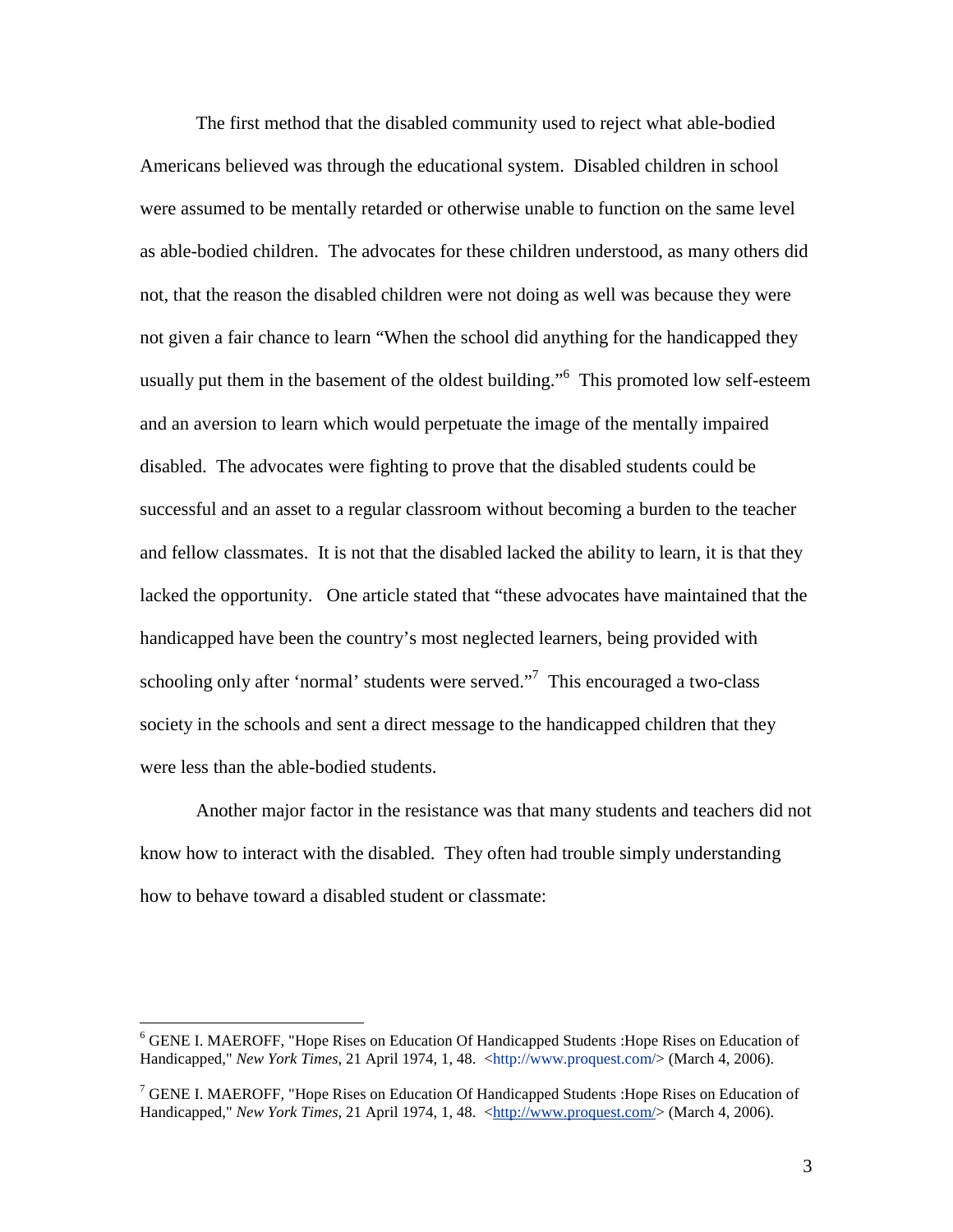When handicapped children enter classrooms with normal children, the disabled child often feels tense and conspicuous while the non-disabled majority are often anxious about how to treat a child in a wheelchair...<sup>8</sup>

It was uncomfortable for both parties due to the fact that they had been segregated for the entirety of their lives. Due to this segregation, there had been no training of how to help a disabled child and the able-bodied students were bewildered as how to interact. The disabled were aware of the stigma that existed and while most were as bright as the ablebodied, they believed that they were not. There were many studies showing that the disabled were equal in intelligence to the able-bodied and it was not until they acknowledged this that the disabled children had confidence in their abilities. Once they had confidence in their abilities, the disabled children rejected what the able-bodied community believed and performed equally as well as the other students.

Many of the able-bodied children also had no prior experience working with a disabled person. One advocate commented, "It seems [the disabled students] had a difficult time making friends because so few normal children understood them."<sup>9</sup> This demonstrates the extent to which the disabled were a misunderstood and neglected minority. This leads one to believe that if the able-bodied children had not been taught to interact with the disabled, then neither had their parents. This cycle of ignorance was a driving force that perpetuated the myth of inferior intelligence among the disabled. Only when the disabled children started to assert their own rights and show their intelligence did the cycle dissipate and understanding was finally facilitated. An adult observed "for

 <sup>8</sup> BARBARA AIELL, "Showing Normal Pupils What It's Like to Be Handicapped," *New York Times*, 13 November 1977, EDUC18. [<http://www.proquest.com/>](http://www.proquest.com/) (March 18, 2006).<br><sup>9</sup> BARBARA AIELL, "Showing Normal Pupils What It's Like to Be Handicapped," *New York Times*, 13

November 1977, EDUC18. [<http://www.proquest.com/>](http://www.proquest.com/) (March 18, 2006).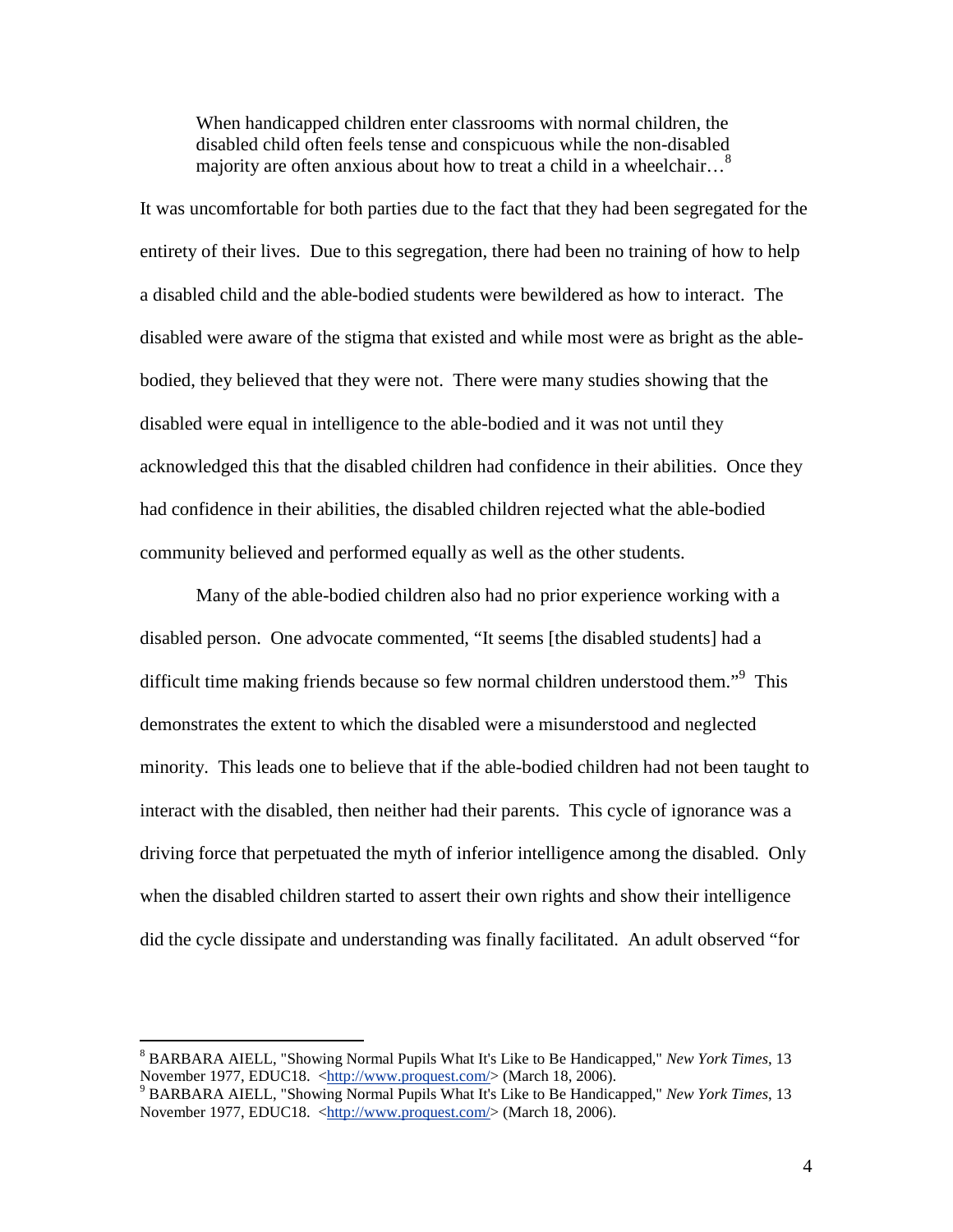some children, they were proud of the accomplishments of their handicapped relatives, for the very first time."<sup>10</sup>

The next approach that the disabled community used to eradicate able-bodied beliefs was expressing their abilities. Many able-bodied Americans believed the disabled community was a minority with nothing to offer society and incapable of competing with the able-bodied. The disabled community proved their worth by completing their job with the amount of skill equal to that of an able-bodied worker. One employer commented that "Those who have remained aren't 'handicapped' in this job because they do it and they do it well."11 This quote shows exactly how the disabled rejected the stereotypes held about them and when they were working their handicaps disappeared. The disabled worker had so few opportunities to showcase their abilities that when they did obtain a job, many worked more efficiently than the able-bodied. By becoming a better worker, the disabled shed their stereotype in the workforce, "…workers [with disabilities] have learned skills and proven their value in industry."<sup>12</sup>

Before the liberation movement, corporate America was extremely hesitant to hire the disabled. With pressure from the media and government, companies began to hire disabled workers and quickly discovered how dedicated and efficient the newfound workers were. From this point onward, much of corporate America did not care if a worker was considered 'handicapped.' As noted in the article "Hiring the handicapped is still good business…", employers cared whether the worker was a profitable investment

<sup>&</sup>lt;sup>10</sup> BARBARA AIELL, "Showing Normal Pupils What It's Like to Be Handicapped," *New York Times*, 13<br>November 1977, EDUC18. <http://www.proquest.com/> (March 18, 2006).

 $11$  JUDY GLASS, "Handicapped Make the Grade on 911 Calls," *New York Times*, 24 August 1980, L16. [<http://www.proquest.com/>](http://www.proquest.com/) (March 11, 2006). <sup>12</sup> GEORGE VECSEY, "Crowing Recession Is threatening Some Job Gains Made by Disabled

Workers," *New York Times*, 25 January 1975, 25. [<http://www.proquest.com/>](http://www.proquest.com/) (March 11, 2006).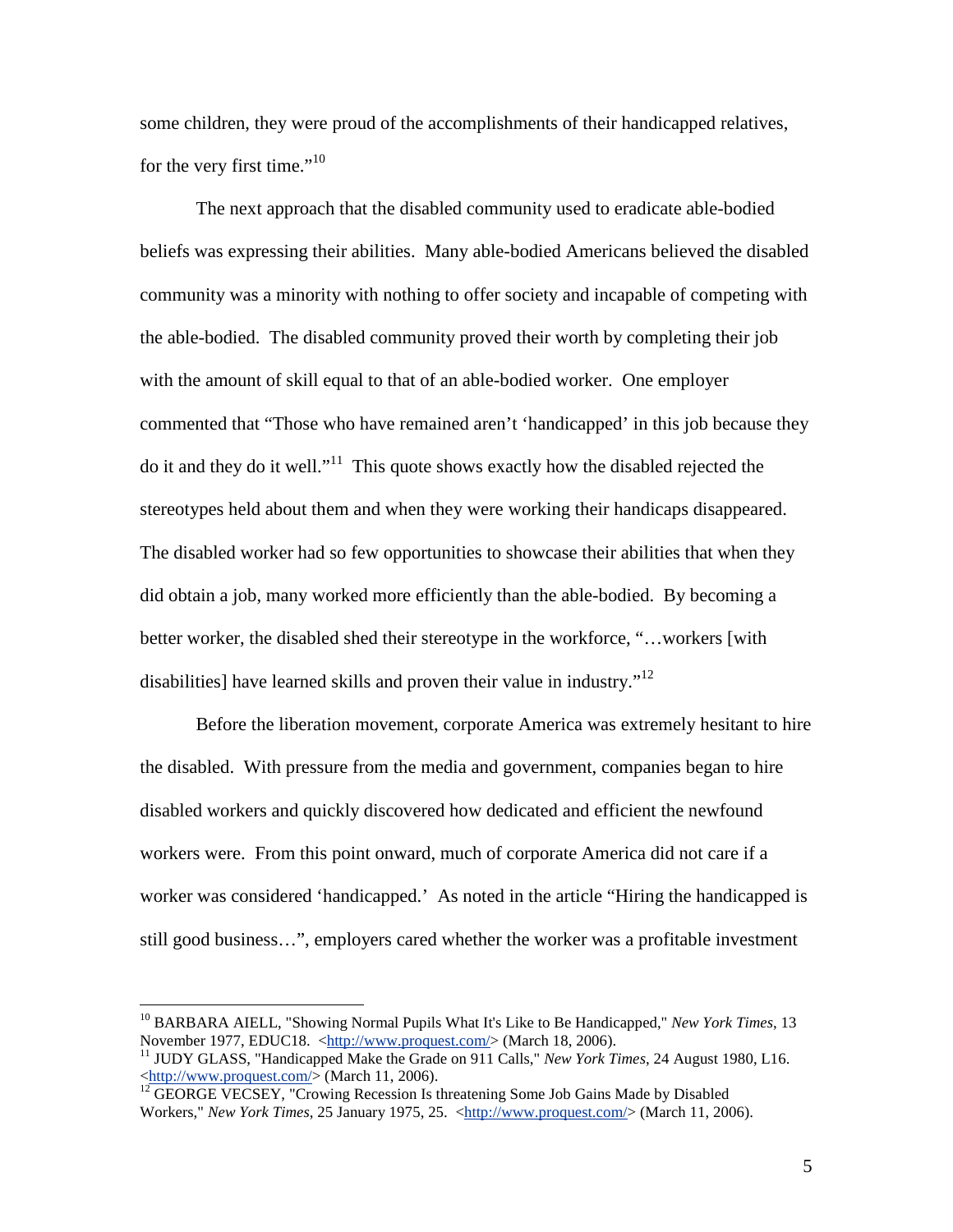for the organization, which in many appropriate professions the disabled were. The simple fact that the disabled were being hired should signify how skilled and capable these workers were. In some cases, the disabled were sought out by certain employers due to their aptitude in some areas, as a project manager for training the disabled stated:

We have proven that the disabled workers can enter the insurance, banking, government and brokerage firms without being sheltered…and we developed a core of employers who came to us for workers we had trained  $13$ 

In corporate America, the businesses did not care who the employee was, they cared who was making them the most money. One aspect would have been the efficiency and ability of the worker. The fact that the corporations hired disabled workers as opposed to able-bodied workers illustrates that the disabled were the more capable of the two in some occupations. This proved the beliefs of the able-bodied incorrect and gave hope for the disabled to confidently reject their previously held classification as worthless.

The disabled community also began to have enough confidence in their abilities to interact with the world and others around them. Disabled people gained more responsibility and could supply for their own needs. For example, "Sal Shierico, who has cerebral palsy, is the sole wage earner for his wife and child."<sup>14</sup> This challenged the myth that the able-bodied community held and showed them that disabled people could independently provide for their families and themselves. Some aimed their abilities at helping others:

…at the [training] center, which was founded in 1952 by Henry Viscardi Jr., who is himself severely disabled. Mr. Viscardi has gained

<sup>&</sup>lt;sup>13</sup> GEORGE VECSEY, "Crowing Recession Is threatening Some Job Gains Made by Disabled Workers," *New York Times*, 25 January 1975, 25. <http://www.proquest.com/> (March 11, 2006). <sup>14</sup> JUDY GLASS, "Handicapped Make the Grade on 911 Calls," *New York Times*, 24 August 1980, L16. [<http://www.proquest.com/>](http://www.proquest.com/) (March 11, 2006).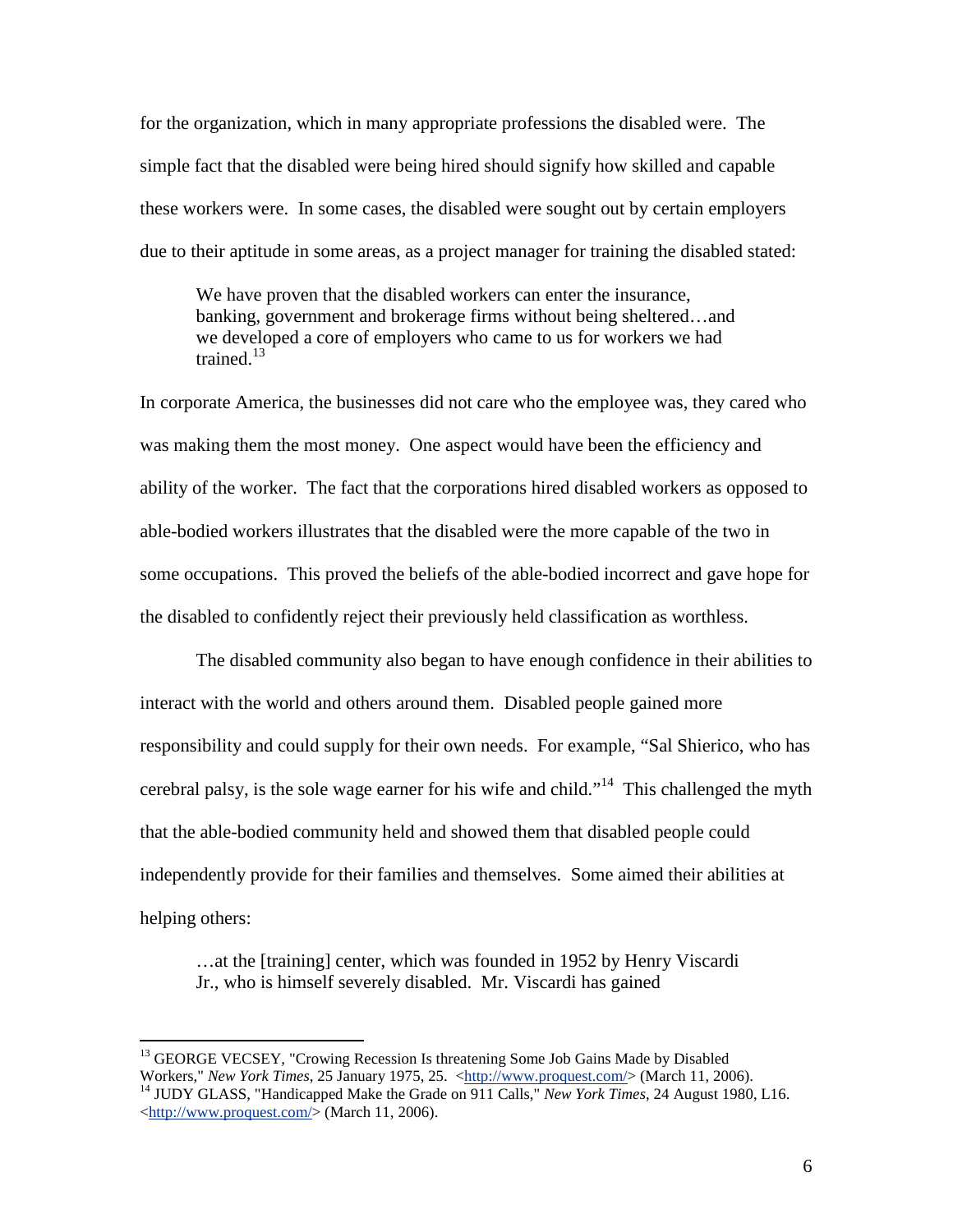international recognition through his company (his office contains framed tributes from six Presidents of the United States).<sup>15</sup>

This shows many telling things about the disabled. The first is that they did have the ability to create their own businesses by which they could support themselves to live independently. The second is that the disabled were making such large changes that even the President was paying homage. The fact that Henry Viscardi had tributes from six different Presidents reveals the level of accomplishment that this one member of the disabled community achieved.

The last method that the disabled community utilized to break the myth of helplessness was self-advocacy. This was probably the most powerful and effective way that the disabled showed their ability because they, themselves, were the ones fighting the battle. They no longer needed advocates to protect them, mainly due to the fact that the disabled were ready and wanting to obtain their own rights; "crippled, palsied, and blind people aren't just asking anymore. They are demanding."<sup>16</sup> The article that this quote is found in is even titled "Civil Rights: Handicapped No Longer Act Like It," which illustrates how much the disabled were showing the able-bodied community what they are able to do independently. In the past, helping the disabled was considered a charitable act. The disabled did not want to be a charity, they wanted to be given the rights which all else possessed.

The disabled community wanted legislation put in place and improvements to be made. They were no longer willing to be shuffled to the back row and called last. They were taking action. "About 150 handicapped persons, many in wheelchairs, journeyed

<sup>&</sup>lt;sup>15</sup> GEORGE VECSEY, "Crowing Recession Is threatening Some Job Gains Made by Disabled Workers," *New York Times*, 25 January 1975, 25. <http://www.proquest.com/> (March 11, 2006). <sup>16</sup> JERRY FLINT, "Civil Rights: Handicapped No Longer Act Like It." *New York Times*, 2 October 1977, E8. [<http://www.proquest.com/>](http://www.proquest.com/) (March 11, 2006).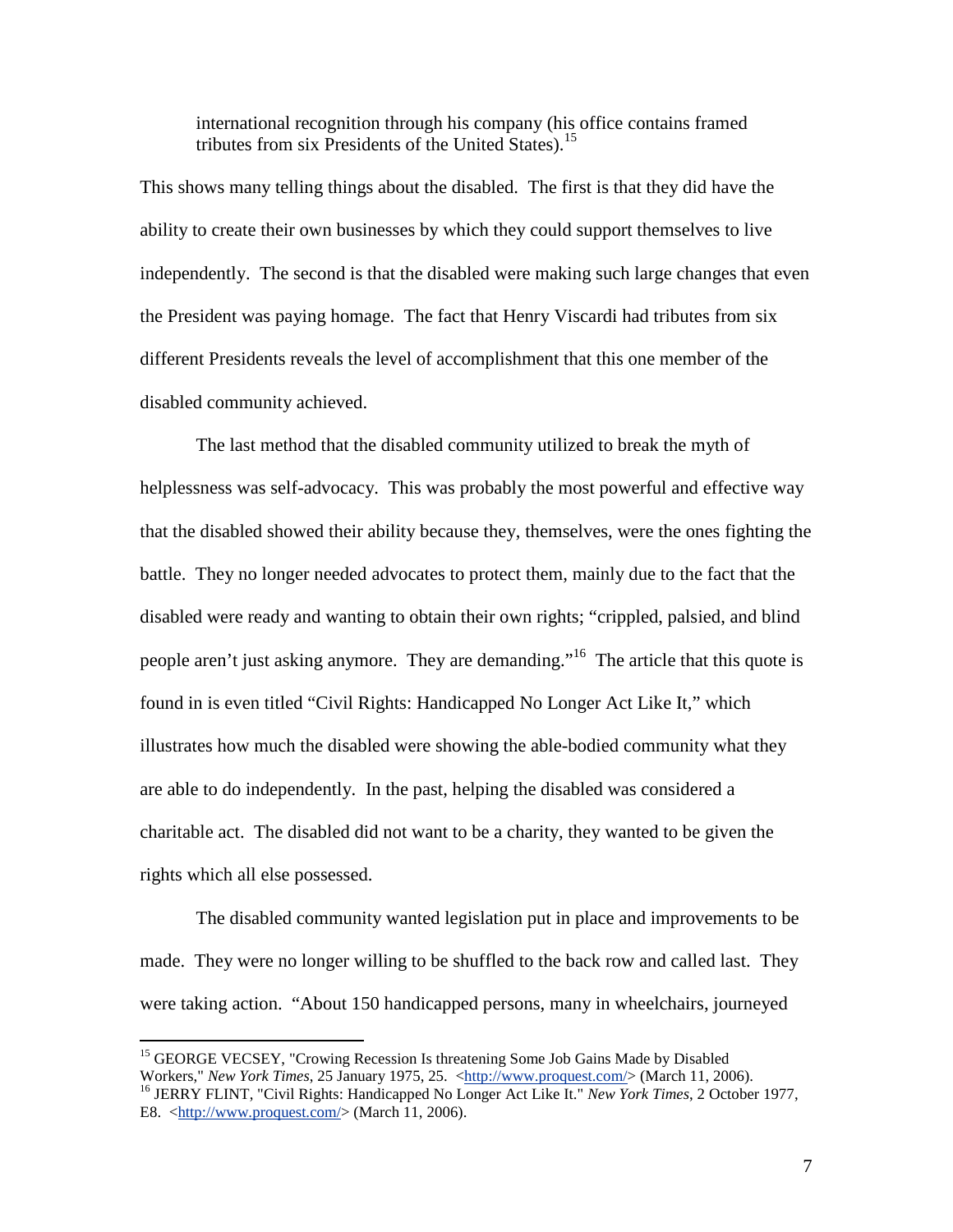from the Lincoln Memorial to Capitol Hill today to urge Congress to restore money to aid the handicapped, $1^{17}$  stated one article. The disabled were breaking the myth because it was previously thought that the disabled could not do anything for themselves. The article specifically states it is the people in wheelchairs protesting and not the people who took care of them.

In Berkeley, California, disabled Americans found a model in the Center for Independent Living. The disabled would no longer waste their lives accomplishing nothing. They therefore escaped to Berkeley to protest:

Berkeley has become a Mecca for a new, equally radical movement- the growing numbers of handicapped people who are determined to live independent lives in the community, out of their family basements, out of the institutions that have kept them hidden for so  $long.^{18}$ .

This quotation reveals how strongly the able-bodied assumption was in the 1960s and 1970s, claiming that the liberation movement was "radical." This shows what American society thought of the movement and how seemingly surprised they were that the disabled wanted to live independently. This quote also reveals that society knew and approved of where the disabled were being kept, such as in basements and institutions where they had no opportunity to influence and participate in society. The Center for Independent Living, however, showed America that disabled people were not helpless and had the ability to become successful, contributing citizens.

The disabled community successfully completed the first part of the liberation movement by re-establishing the public's view of the disabled. Only because of this step

 <sup>17</sup> "A Protest Is Staged By 150 Handicapped Over Job Bill Veto." *New York Times*, 5 May 1973, 85. [<http://www.proquest.com/>](http://www.proquest.com/) (March 11, 2006). <sup>18</sup> NANCY HICKS, "Berkeley Turns Into Mecca for Handicapped Persons," *New York Times*,

<sup>8</sup> September 1976, 16. [<http://www.proquest.com/>](http://www.proquest.com/) (March 11, 2006).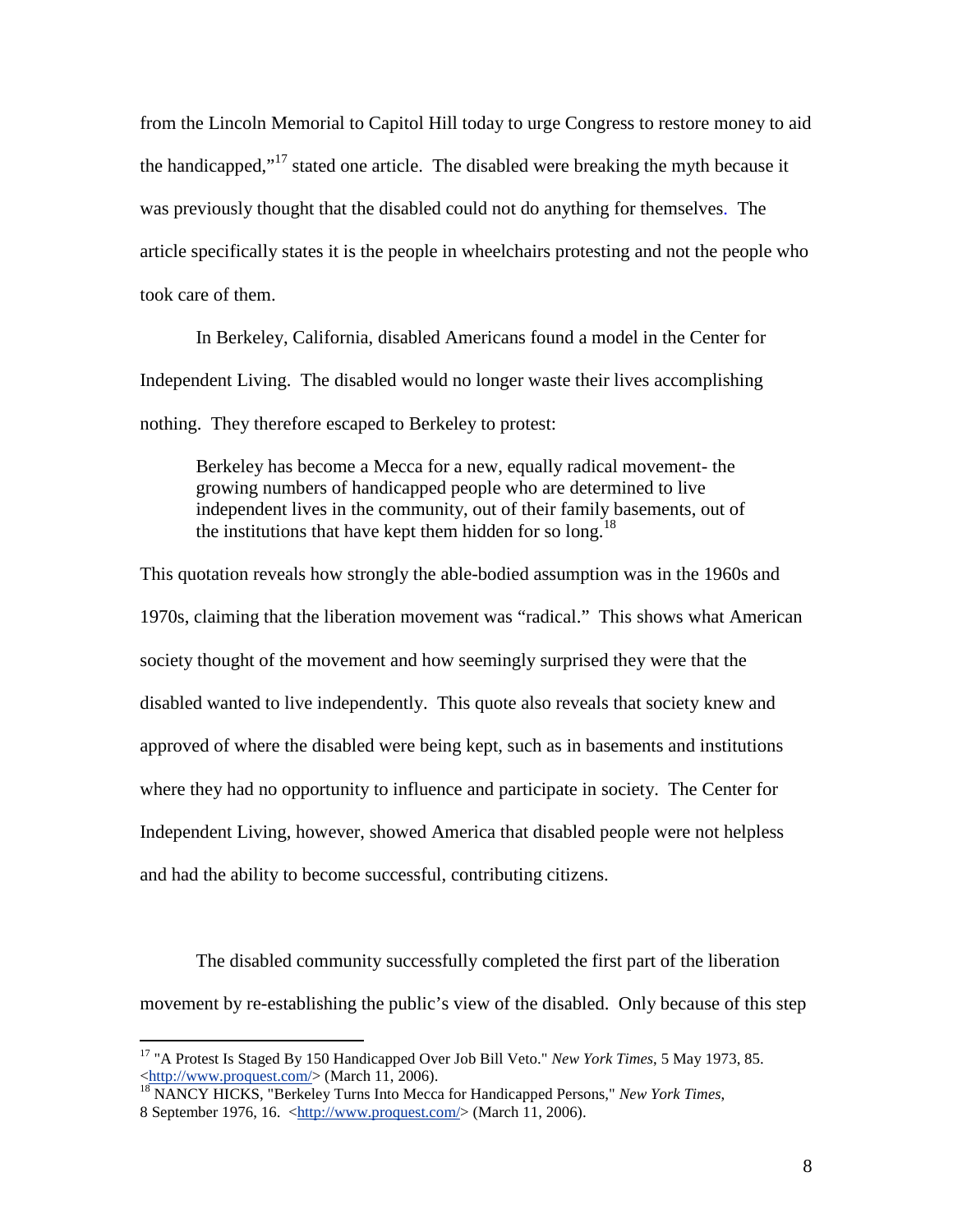could the disabled then become contributing members of American society. The second part was made possible because most of the previous reasons against integration had been nullified and there was, therefore, no reason for the disabled not to be integrated. They sought this integration through legislation and accessibility.

The first means, legislation, was the main source of integration for the disabled community. The Congress passed many legislative measures that banned discrimination, emphasized equality, enforced accessibility, and attempted to establish a more independent and fulfilling life for the disabled. One such legislative measure was described as:

The regulations […] could force sweeping changes in employment practices, building design and services in schools, colleges and hospitals that receive Federal support. The regulations will be followed by equally far-reaching rules from other Cabinet agencies, designed to bring those with handicaps into the mainstream of American life.<sup>19</sup>

As this quote shows, the Congress was trying to cover every aspect of a disabled person's life and, by doing so, integrate them frequently and as much as possible into American society. The disabled community demonstrated their ability to contribute to society and because of this, the government was more willing to assist in assimilation. They had previously thought that the disabled would be better suited and it easier for society to keep them in segregated, institutionalized homes. The disabled proved, however, that the myth that the able-bodied community believed was, in fact, just a myth and that the disabled could contribute to society. The fact that the disabled demonstrated their ability gave the government reason to push for integration.

<sup>&</sup>lt;sup>19</sup> NANCY HICKS, "Califano Signs Regulations to Ban Discrimination Against Disabled: Califano Signs Guides on Disabled," *New York Times, 29 April 1977, NJ1.* [<http://www.proquest.com/>](http://www.proquest.com/) (March 7, 2006).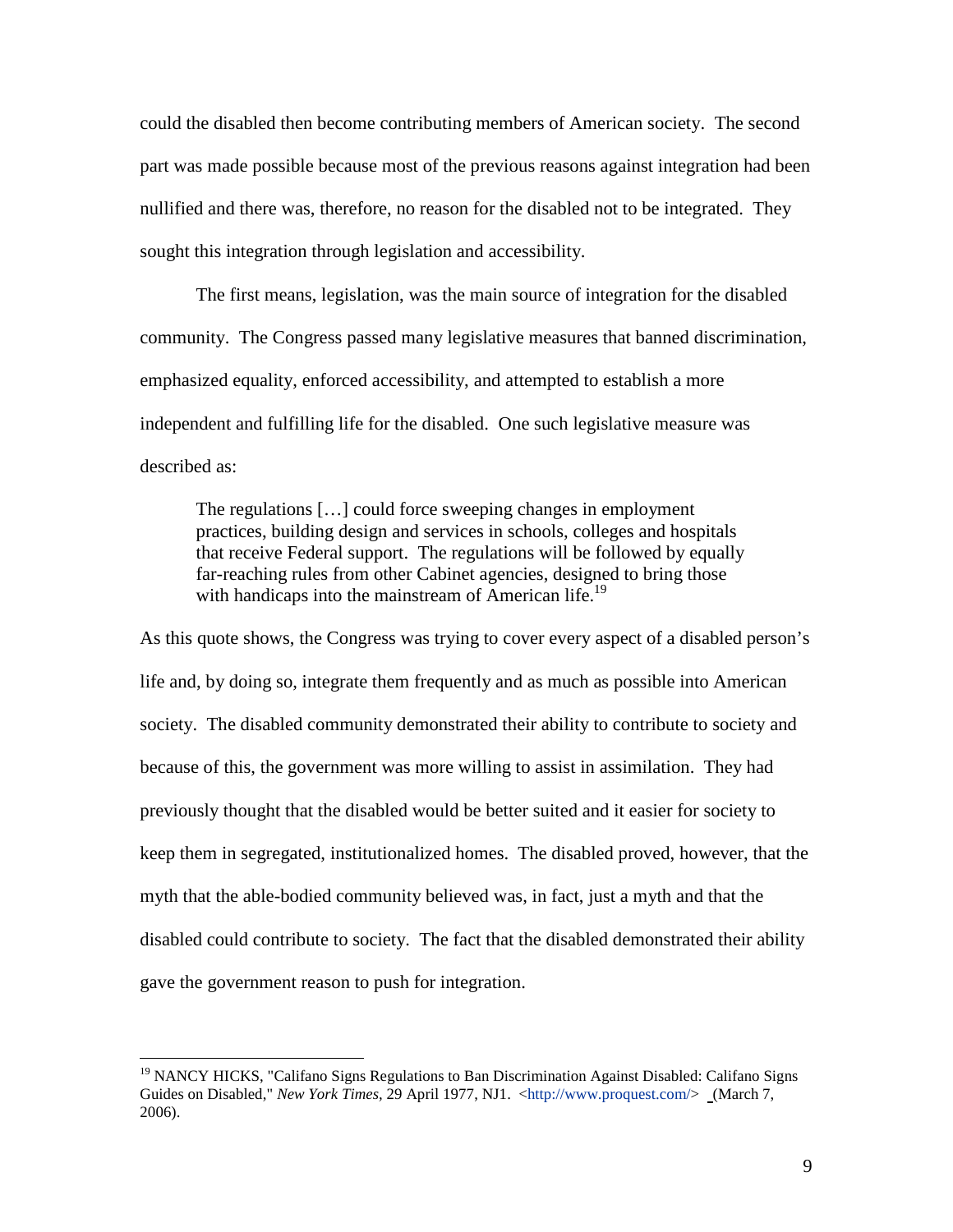Another part of the legislation was eradicating discrimination against the disabled community. A major reason the able-bodied community believed that the disabled were not equal was because discrimination had forced the disabled into institutions and other places where they could not show their talents and abilities. Because the disabled could not show their abilities, the able-bodied continued to believe the myth that their own discrimination created. The prejudice produced an unfair bias, as it had with many other oppressed minorities. The government recognized the cycle and eventually passed laws which prohibited this discrimination:

The law on which the regulations were based 'reflects the recognition of the Congress that most handicapped persons can lead proud and productive lives, despite their disabilities,' Mr. Califano said. 'It will usher in a new era of equality for handicapped individuals in which unfair barriers to self-sufficiency and decent treatment will begin to fall before the force of law.<sup>20</sup>

As one can see, the government was taking decisive measures to prevent discrimination from continuing. They realized that society could benefit from its disabled citizens and that the disabled had worth. Another article entitled "Carter Says He'll Fight Handicapped Job Bias,"<sup>21</sup> states the main reason for this anti-discrimination law is that the disabled had the capacity to lead productive lives. It is not just because discrimination is wrong or they were people just as all else are, but they that could contribute to society. Without the disabled community proving that they had worth, ability, and means to contribute to society, the government would have had no pressing reason to create and strongly support anti-bias laws and furthermore, integration into the American public.

<sup>&</sup>lt;sup>20</sup> NANCY HICKS, "Califano Signs Regulations to Ban Discrimination Against Disabled: Califano Signs Guides on Disabled," *New York Times,* 29 April 1977, NJ1. [<http://www.proquest.com/>](http://www.proquest.com/) (March 7, 2006).<br><sup>21</sup> "Carter Says He'll Fight Handicapped Job Bias," *New York Times*, 2 May 1980, B6. [<http://www.proquest.com/>](http://www.proquest.com/) (March 11, 2006).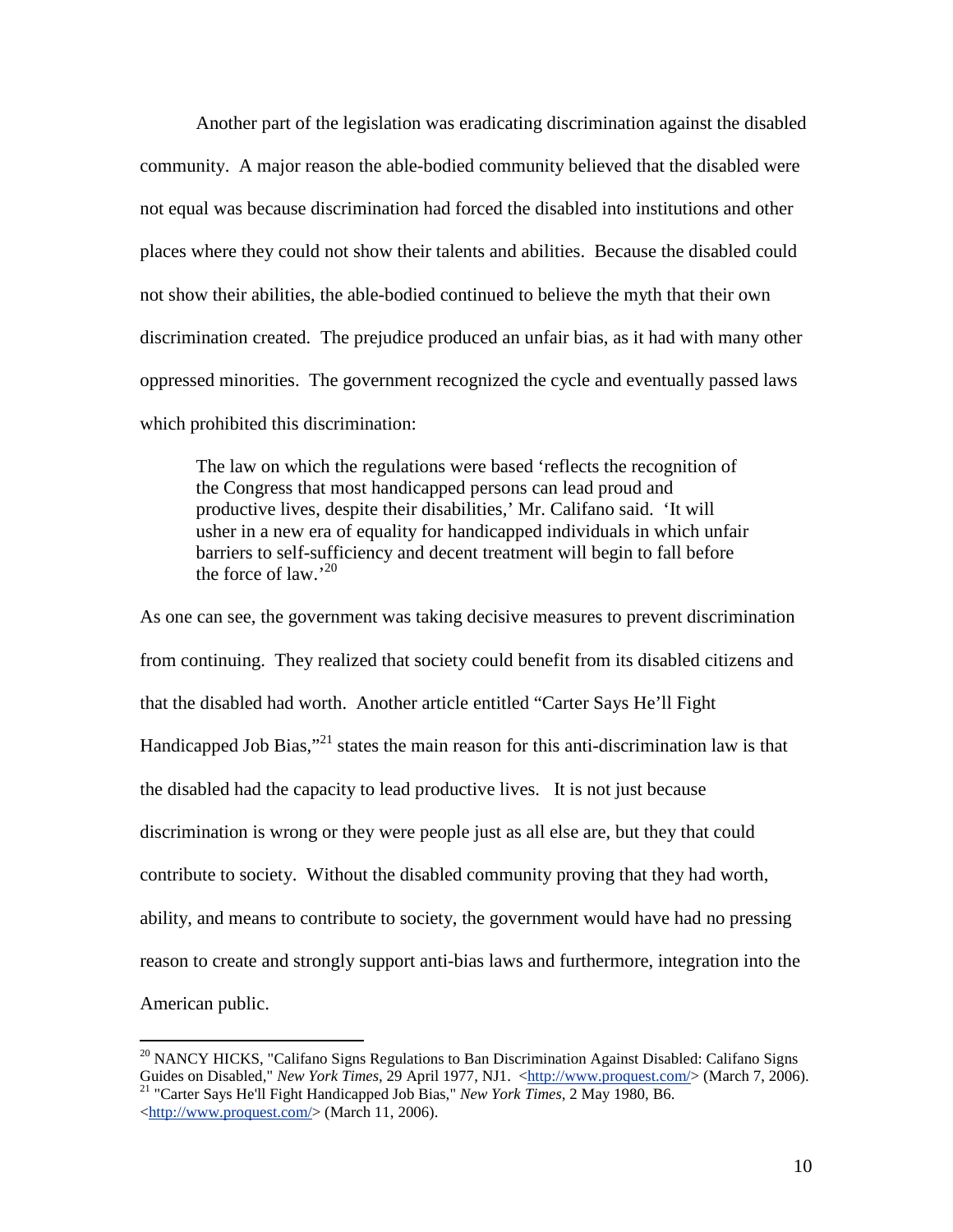The second piece of integration into American society was accessibility. In this time period, there was an absence of legislation for any building, sidewalk, or vehicle to have handicap accessibility. As a result, the disabled were limited to certain job opportunities, recreation, living arrangements, and almost every branch of life as determined by it's accessibility. The disabled were at a major disadvantage not only from the prejudice held against them, but also from their inability to engage with society as a whole. This was one situation that kept the two communities segregated. The disabled community, although had proven their abilities, were still unable to show and contribute their worth in industrial America. One advocate described the difficulty, "We're involved in getting the handicapped back to work, but many times there is no way for the person to get to the job or even to get into the building."<sup>22</sup> Even though the disabled community possessed the skills to satisfactorily complete a job, they did not have the opportunity to attempt undertaking the occupation because the building was inaccessible. This speaks to one of the reasons why the disabled had been isolated from society for centuries. By removing the physical barriers that segregated the two communities, the disabled could "…be full participants in every aspect of the life of this nation."<sup>23</sup> By proving that the disabled community could contribute to society, the ablebodied community was able to understand that it had been partially an inability to be physically involved which prevented the disabled from becoming fully integrated into the American life.

The liberation movement also encouraged the disabled community to begin taking

 <sup>22</sup> ALFONSO A. NARVAEZ, "State Orders Easy Access for the Handicapped," *New York Times*, <sup>3</sup> October 1976, 315. [<http://www.proquest.com/>](http://www.proquest.com/) (March 7, 2006).<br><sup>23</sup> "Carter Says He'll Fight Handicapped Job Bias," *New York Times*, 2 May 1980, B6.

[<sup>&</sup>lt;http://www.proquest.com/>](http://www.proquest.com/) (March 11, 2006).